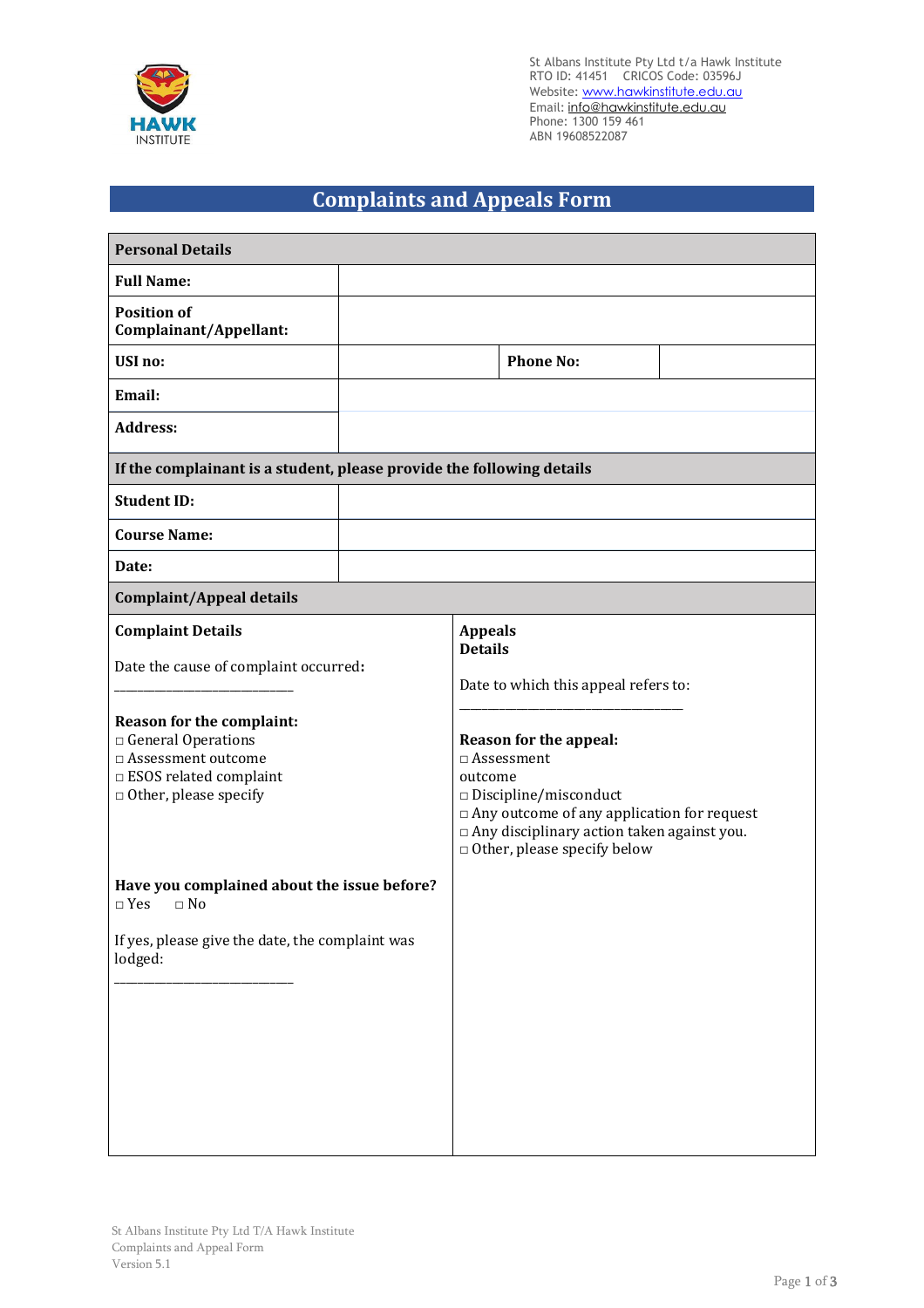

St Albans Institute Pty Ltd t/a Hawk Institute RTO ID: 41451 CRICOS Code: 03596J Website: www.hawkinstitute.edu.au Email: <u>[info@hawkinstitute.edu.au](mailto:info@hawkinstitute.edu.au)</u> Phone: 1300 159 461 ABN 19608522087

| <b>Complaint/Appeal Summary</b><br>(Please give detailed explanation of the complaint/appeal and attach any supporting evidence)<br>(Provide explanation on how you believe this complaint can be resolved)                                                                                                             |                          |  |  |  |
|-------------------------------------------------------------------------------------------------------------------------------------------------------------------------------------------------------------------------------------------------------------------------------------------------------------------------|--------------------------|--|--|--|
|                                                                                                                                                                                                                                                                                                                         |                          |  |  |  |
|                                                                                                                                                                                                                                                                                                                         |                          |  |  |  |
|                                                                                                                                                                                                                                                                                                                         |                          |  |  |  |
|                                                                                                                                                                                                                                                                                                                         |                          |  |  |  |
|                                                                                                                                                                                                                                                                                                                         |                          |  |  |  |
|                                                                                                                                                                                                                                                                                                                         |                          |  |  |  |
|                                                                                                                                                                                                                                                                                                                         |                          |  |  |  |
|                                                                                                                                                                                                                                                                                                                         |                          |  |  |  |
|                                                                                                                                                                                                                                                                                                                         |                          |  |  |  |
| <b>Declaration</b>                                                                                                                                                                                                                                                                                                      |                          |  |  |  |
| $\Box$ All the information provided in this form is correct and accurate to the best of my knowledge.<br>$\Box$ I am happy to attend any meeting with relevant persons required to resolve the issue.<br>$\Box$ I understand that if I am dissatisfied with the decision, I can seek assistance through external appeal |                          |  |  |  |
| i.e. Commonwealth Ombudsman which is free of cost.                                                                                                                                                                                                                                                                      |                          |  |  |  |
| Signature: __________                                                                                                                                                                                                                                                                                                   |                          |  |  |  |
|                                                                                                                                                                                                                                                                                                                         |                          |  |  |  |
| Date:                                                                                                                                                                                                                                                                                                                   |                          |  |  |  |
| *Office use: (*marked items to be filled up by staff or compliant handling party)                                                                                                                                                                                                                                       |                          |  |  |  |
| *Receiving staff member:                                                                                                                                                                                                                                                                                                |                          |  |  |  |
| *Date:                                                                                                                                                                                                                                                                                                                  |                          |  |  |  |
| *Method of lodgment                                                                                                                                                                                                                                                                                                     | $\Box$ Email $\Box$ Mail |  |  |  |
| *Name<br>of<br>the<br>members<br>empaneled to resolve the issue                                                                                                                                                                                                                                                         |                          |  |  |  |
|                                                                                                                                                                                                                                                                                                                         |                          |  |  |  |
|                                                                                                                                                                                                                                                                                                                         |                          |  |  |  |
|                                                                                                                                                                                                                                                                                                                         |                          |  |  |  |
|                                                                                                                                                                                                                                                                                                                         |                          |  |  |  |
| *Actions proposed by the panel/<br>determined resolution                                                                                                                                                                                                                                                                |                          |  |  |  |
|                                                                                                                                                                                                                                                                                                                         |                          |  |  |  |
|                                                                                                                                                                                                                                                                                                                         |                          |  |  |  |
|                                                                                                                                                                                                                                                                                                                         |                          |  |  |  |